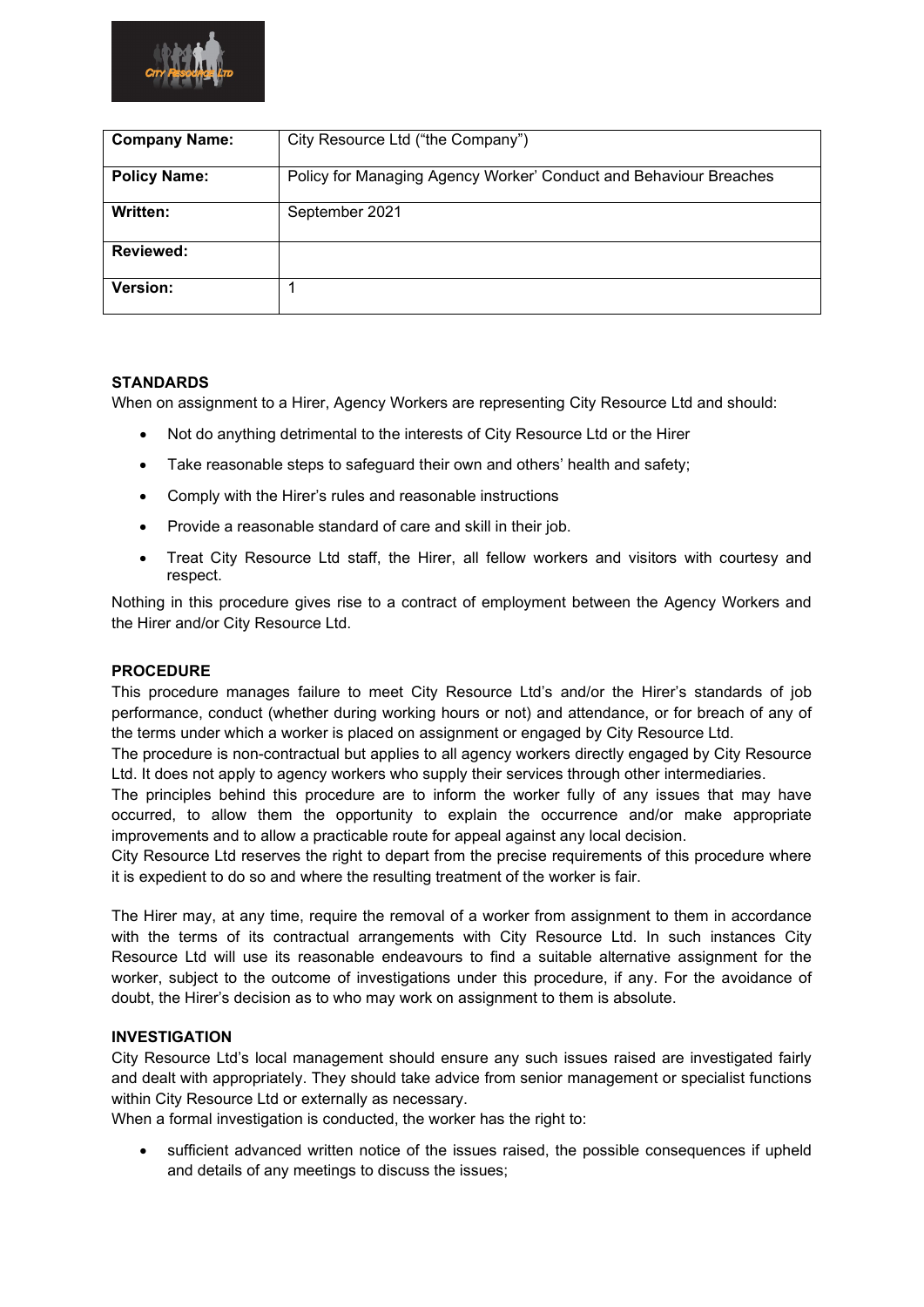

- be heard in relation to these issues to ask questions and challenge the evidence;
- an unbiased investigation and hearing, normally but not exclusively face to face considering relevant considerations and extenuating circumstances.
- a reasonable and proportionate decision.

### **HEARINGS**

At any meeting under this procedure, the worker will be informed that he/she may be accompanied by a work colleague or trade union representative. If the designated companion cannot attend the meeting on the date set, the meeting may be postponed by up to 5 days.

The records of formal hearings shall include:

- the advice to the worker of the purpose of the hearing; the issues to be heard and their right to be accompanied
- confirmation that the parties have had adequate time to prepare for the hearing
- review of the facts/statements
- questions from the manager to the worker and any witnesses
- questions and comment from the worker
- details of any notice applied, including the agreed improvements required and over what period
- other decisions given in writing after the meeting.

In all cases, notes will be taken and forwarded to the parties on request.

#### **NOTICES**

Depending upon the seriousness of the issue, the following notices will normally be given but the procedure may be invoked at any level including summary removal from the assignment or termination of the worker's contract with City Resource Ltd.

| <b>Issue</b>   | <b>First Occasion</b>   | <b>Second Occasion</b> | <b>Third Occasion</b> |
|----------------|-------------------------|------------------------|-----------------------|
| Minor Breach   | First written notice    | Second and final       | <b>Termination</b>    |
|                |                         | written notice         |                       |
| Serious Breach | First and final written | Termination            |                       |
|                | notice                  |                        |                       |
| Gross Breach   | Termination             |                        |                       |

#### 1. First written notice

After suitable investigation and hearing, the worker will be given a written notice setting out the nature of the problem, the likely consequences of repetition within a defined time period and specifying, if appropriate, the improvement required and over what period.

#### 2. Final written notice

In the case of further repetition of earlier issues, if the worker fails to improve or if the issue, whilst falling short of a gross breach, is serious enough to warrant only one written warning, after suitable investigation and hearing, the worker will be given a further written notice setting out the nature of the issue, a statement that any recurrence within a defined time period will lead to termination of the worker's assignment with the Hirer or engagement by City Resource Ltd and specifying, if appropriate, the improvement required and over what period.